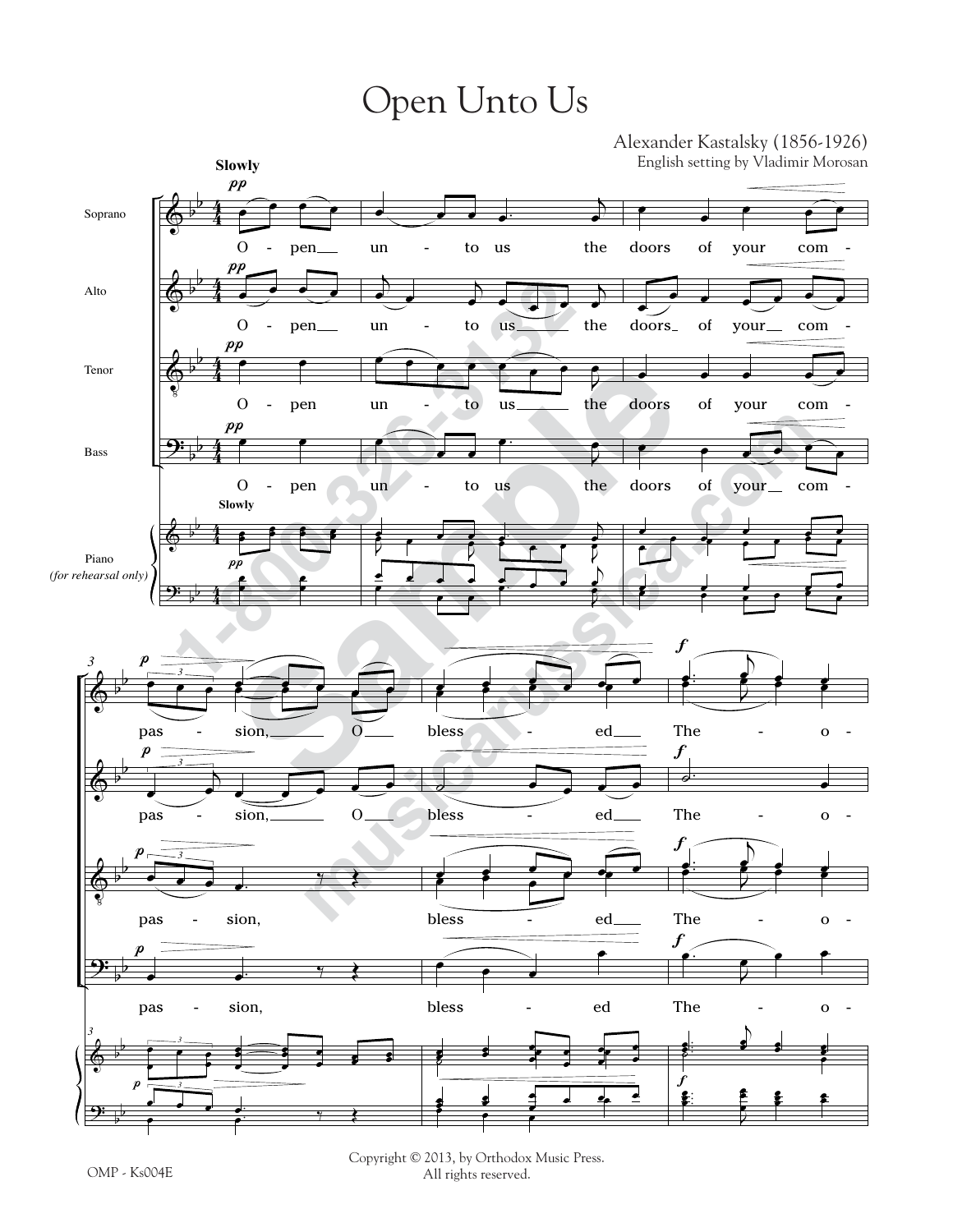

4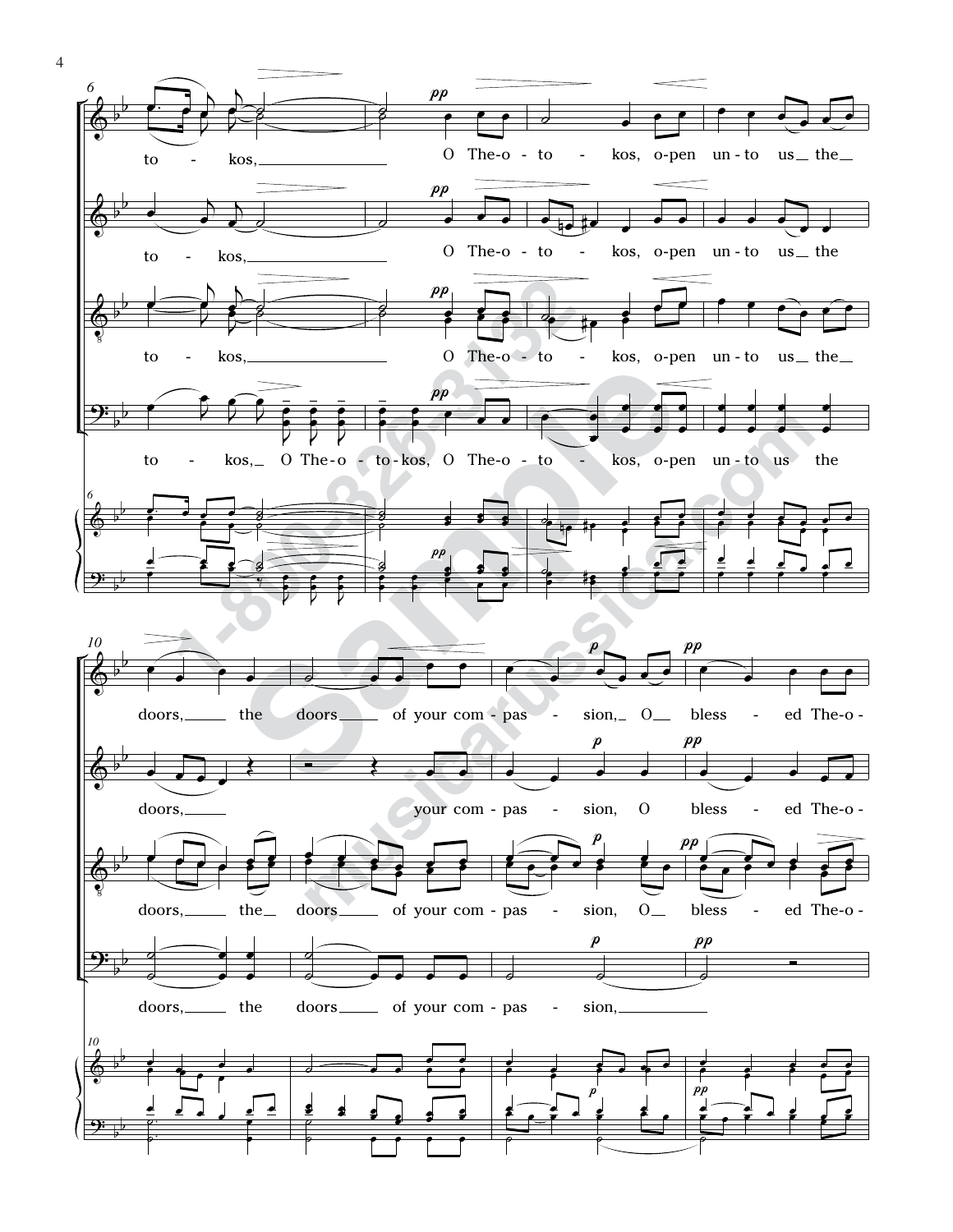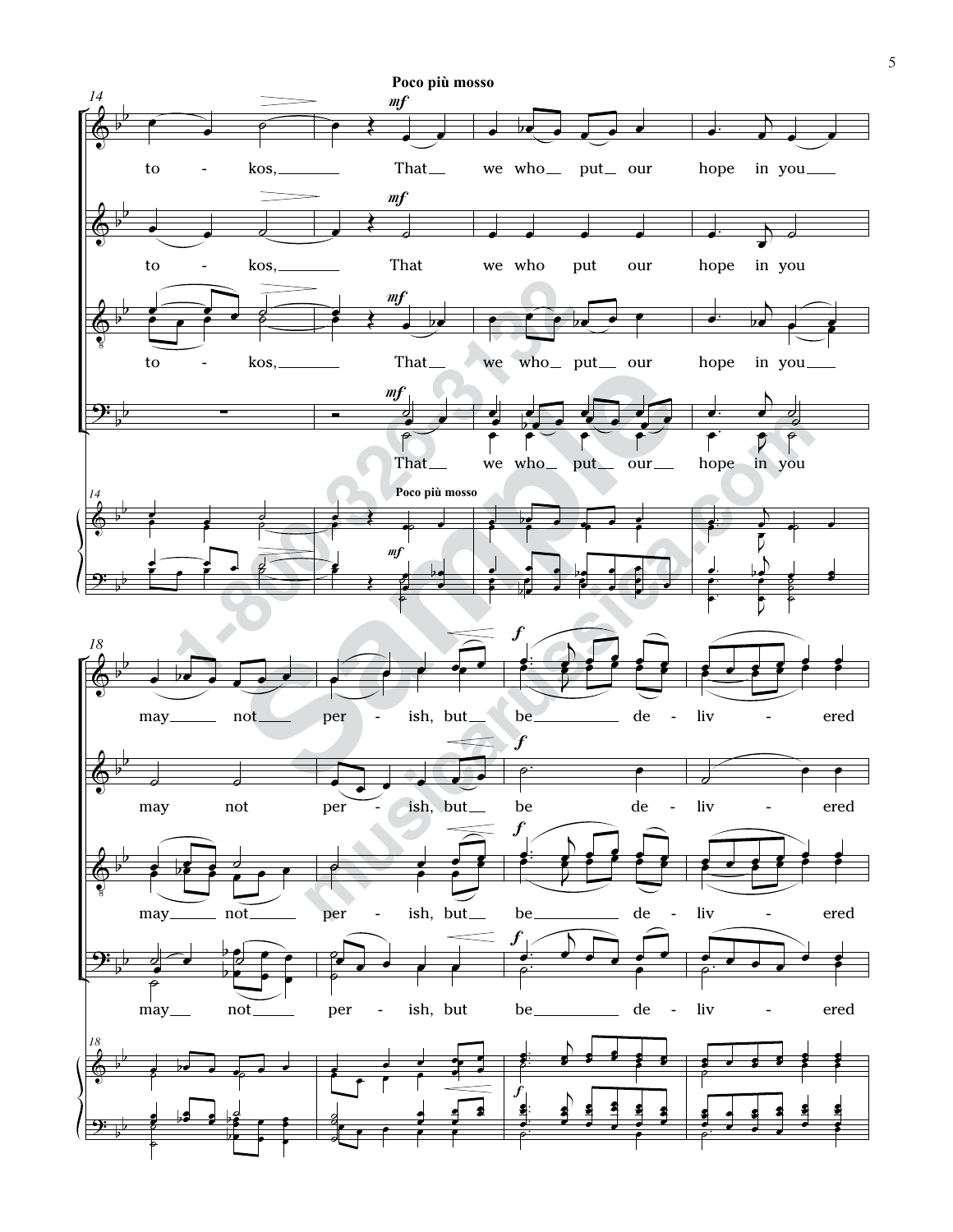

6